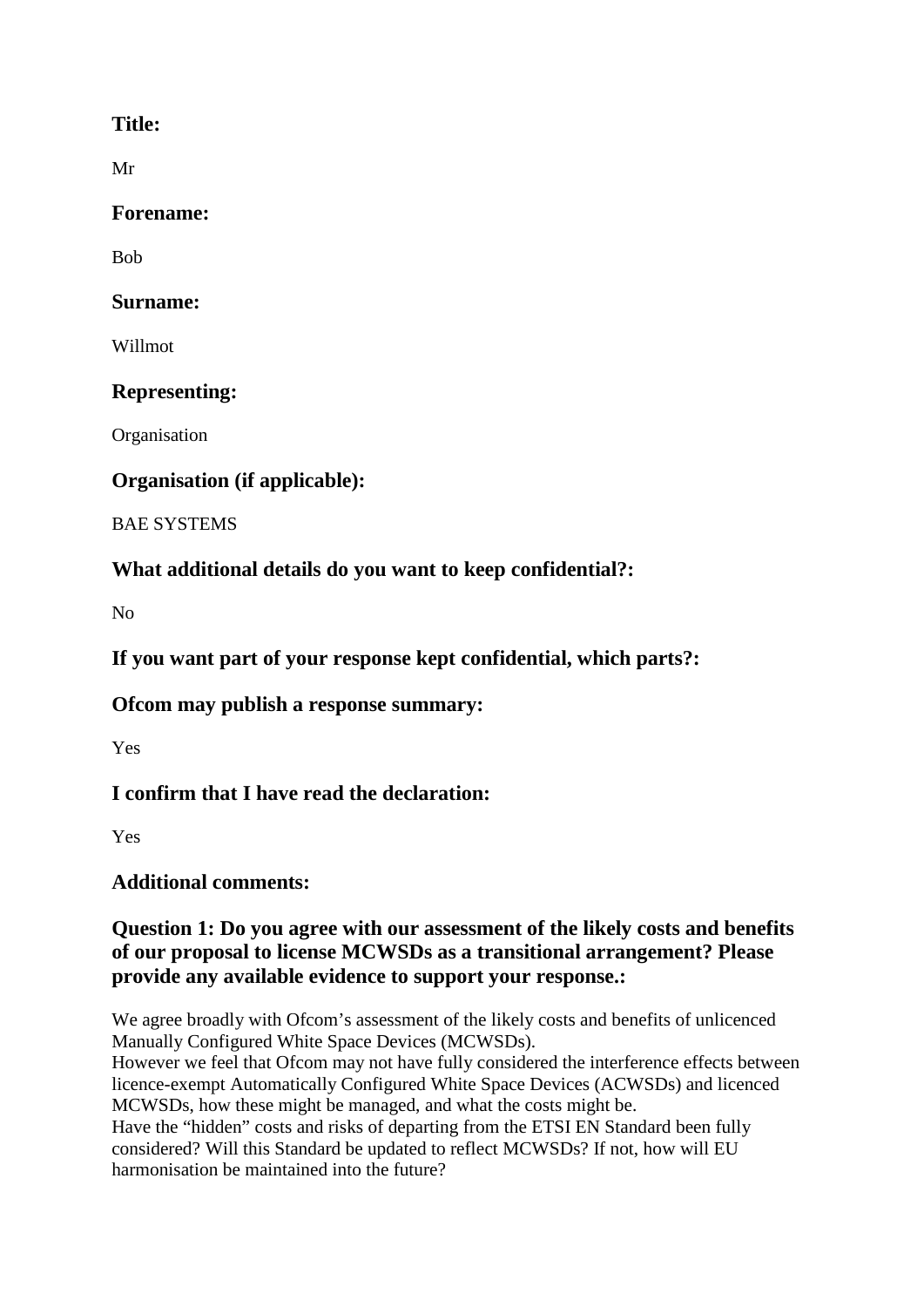Is there a risk that allowing licenced MCWSDs might actually delay the development and introduction of ACWSD products? Although we appreciate that the proposed £1,500 licence fee would deter private individuals from using MCWSDs, so it is unlikely that they would ever become mass market products.

It would be helpful if Ofcom could indicate who they see the target users of MCWSDs might be.

### **Question 2: If you agree that Ofcom should allow MCWSDs to operate in the UHF TV band within the TVWS framework, how long do you believe that the licensing regime would need to be in place?:**

As a military end user, we believe that a MCWSD licensing regime should be maintained permanently. TVWS is premium spectrum which can best be utilised through a mixture of licenced and unlicenced regimes.

### **Question 3: If you agree that Ofcom should allow MCWSDs to operate in the UHF TV band within the TVWS framework, when do you believe it would be appropriate to conduct a review to assess whether there is an ongoing need to license MCWSDs?:**

#### See also Answer 2.

We believe that there is a lot of potential that could remain untapped unless there is a thorough review of other arrangements for utilisation of TVWS spectrum. The proposed unlicenced regime is an innovative and flexible start which frees up the TVWS spectrum for many users. Speaking as a naval/military systems company, we can see the significant potential of TVWS spectrum to deliver communications solutions. An example we are particularly interested in is communications in coastal/littoral regions. We believe that there needs to be a wide ranging review and consultation of potential applications, and the licensing regimes that would be optimal for realising such applications. A three year time frame, perhaps involving a number of Pilots similar to the TVWS ones carried out so far, might be an appropriate way to inform such a consultation.

#### **Question 4: Do you agree with the proposed terms of the draft licence as set out in Annex 5 and as discussed below?:**

Broadly yes, subject to the points raised in the following questions.

### **Question 5: Do you think it would be beneficial for the licensing regime for MCWDs to cover both masters and slaves?:**

The slave is defined as being under the control of a master. However if the slave can be manually configured this definition breaks down as the slave can transmit in a manual mode. We suggest that Ofcom give this further thought.

As military end-users we believe it will be essential for the licensing regime to cover both masters and slaves.

### **Question 6: Do you agree that our licensing regime should only apply to type A devices? :**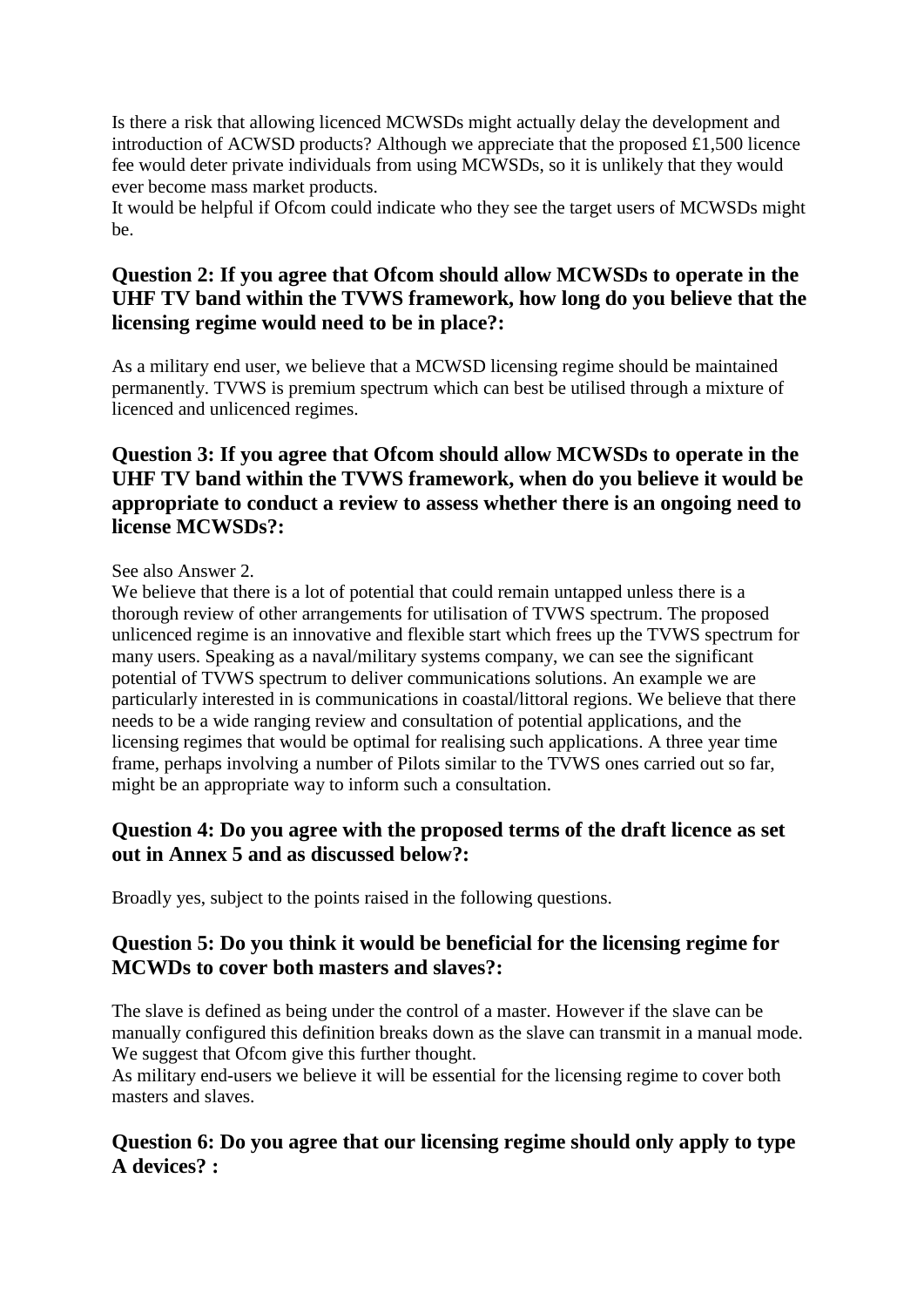No.

As military end users we need the flexibility to operate both fixed and mobile devices as MCWSDs. We would ask Ofcom to consider this issue further. We would be happy to consult with Ofcom on this.

# **Question 7: Do you agree with our approach to allow a number of MCWSDs under the control of a single licensee to be subject to a single licence?:**

Yes.

However, we would ask Ofcom to consider in more detail how the limits and boundaries of a particular licence would be defined. As military end users we would be happy to consult with Ofcom on this.

We find no evidence to support Ofcom's view that the number of licences issued will be small. On the contrary, we feel that the number of licences could grow exponentially as the benefits of this premium spectrum space start to be felt amongst professional user groups. One thing we are unclear on is exactly how MCWSD parameters will be incorporated into the TVWSDBs; if there are a number of licenced MCWSDs transmitting in a particular location, will those channels not be offered as available through the TVWSDBs for unlicenced use? And vice versa? What will be the relative priorities when allocating spectrum to ACWSDs and MCWSDs -; if the latter are paying for a licence that might create an expectation of higher priority? We apologise if this has been made clear elsewhere in other publications and specifications, but it is not entirely clear to us how the licenced and unlicenced regimes will interoperate.

We would also take this opportunity to advise against moves towards TVWS 'spectrum partitioning and sell-off' as has been seen in the mobile phone areas of the spectrum.

# **Question 8: Do you agree that the proposal for specific licence terms will mitigate the risks posed by the use of MCWSDs?:**

This is a highly complex issue that cannot be answered by a simple yes or no. Of course, licence terms can help to mitigate risks provided they can be effectively policed. Would it become a criminal offence knowingly to enter incorrect device parameters into a MCWSD?

We agree with the licence term to have appropriate QA procedures in place; large professional organisations such as ours already have the necessary culture, infrastructure and procedures. However, these might prove burdensome to SMEs and we suggest Ofcom considers how this burden could be reduced without compromising integrity.

We agree that licence holders should be obliged to furnish Ofcom with copies of their OAcertified installation etc. information, and suggest that the licence be revoked if this is not so furnished within 90 days of the licence being granted, or the installation completed and/or the equipment going live.

Further details as to how the arrangement of providing MCWSD parameters to a TVWSDB would work are needed.

### **Question 9: Do you consider the proposed licence terms are appropriate and proportionate?:**

Yes. We believe that the licence terms and costs are such that only professional, reputable and enduring organisations will wish to go down a licenced route. Provided Ofcom are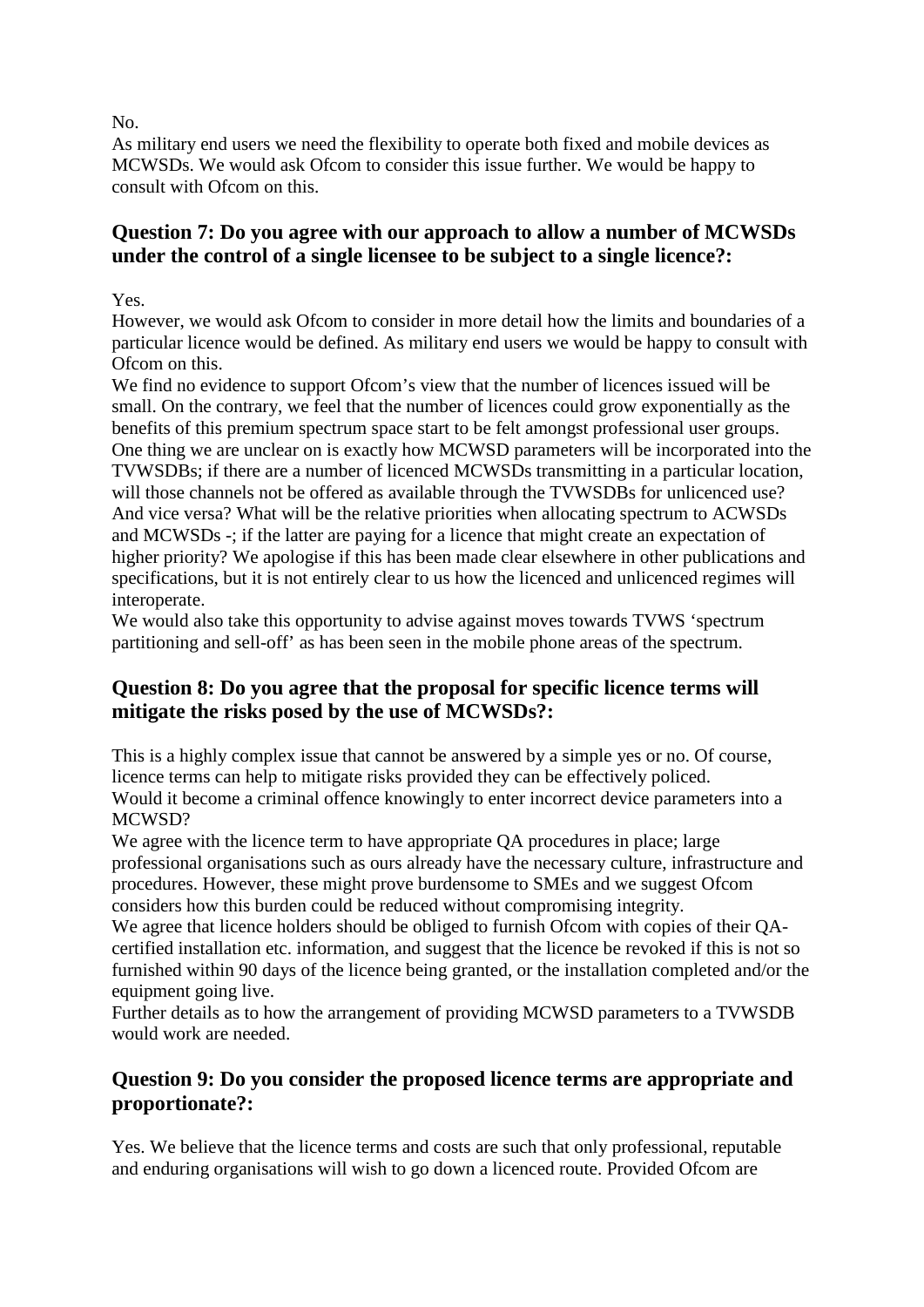prepared to adopt a broad interpretation as to the extent of each 'system' covered under each licence, we believe the proposed terms are appropriate and proportionate. We envisage the 'system' as needing to cover a range from a handful of MCWSDs up to, potentially, many tens or even low hundreds of nodes spread across a wide geographic area.

# **Question 10: Do you have any comments on our proposal to require applicants for licences to deploy MCWSDs to supply details of their QA process on application?:**

We believe this is a reasonable request which will help to ensure that only those companies with professional capabilities and a responsible attitude towards spectrum management will apply for and be able to obtain a licence.

### **Question 11: Do you agree with the proposed technical conditions of the draft licence?:**

Broadly, yes, subject to concerns we have raised elsewhere in these responses, particularly around licenced/unlicenced regime interoperability.

#### **Question 12: Do you have any comments on the proposed duration for this licence?:**

If the Consultation Document is understood as meaning that the licence will have no end date, and will therefore be open-ended, then we believe this is appropriate as it will give organisations the confidence to commit the investment needed to develop projects.

# **Question 13: Do you have any comments on our proposed licence fee of £1,500:**

We believe that Ofcom's cost-based approach to calculating the licence fee is appropriate. For large companies we suspect that a £1,500 licence fee would not pose a problem; it would be built into the overall project budget.

However, a lot would depend on the extent of applicability of the licence. We understand from para 5.39 that a single licence could cover the whole of the UK (subject always to manually configuring the WSD parameters in accordance with the TVWSDB). This would give large companies such as ours the flexibility to develop equipment at one location in the UK, carry out field trials at a second location, then deploy target systems at one or indeed multiple sites. But it is unclear whether a company would only need a single licence to cover multiple deployments in different geographical areas, and clarification of this is sought. We feel that the proposed licence fee may be too high for SMEs, micros and research organisations. We suggest that Ofcom consider a sliding scale based e.g. upon the EU categories for business sizes.

### **Question 14: Do you have any comments on our proposed five year minimum notice period for revocation for spectrum management reasons?:**

There is some confusion here between what is meant by an open ended licence and the suggested five year revocation period. How can a licence be both? Is it in fact open ended, but with a five year notice period of revocation - ; this would allow enterprises that are using